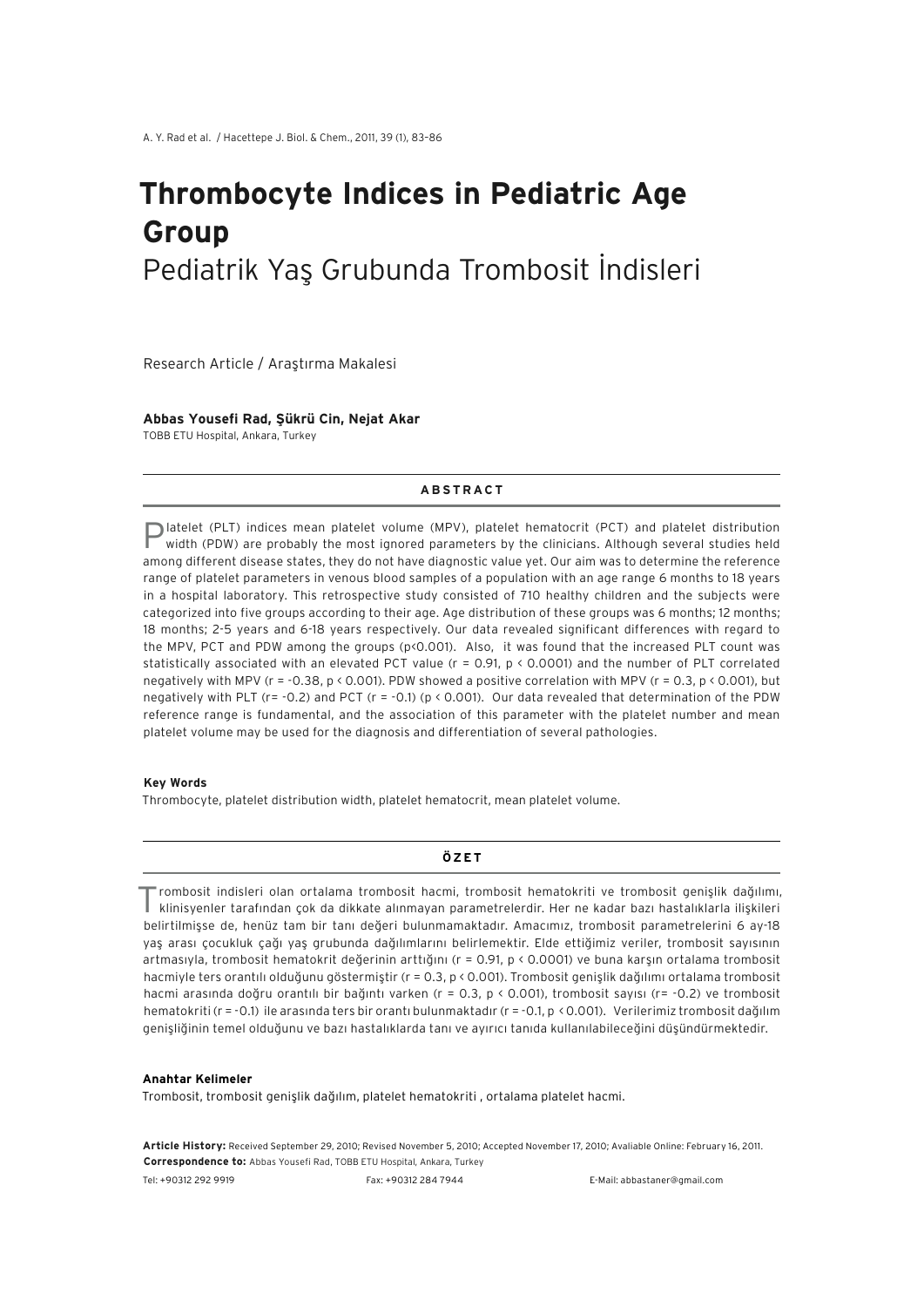# **INTRODUCTION**

As the automated hematological analyzers improve, they contribute more precise and even faster results of several blood cell parameters automatically. Among these parameters, platelet (PLT) indices "Mean Platelet Volume" (MPV), "Platelet Hematocrit" (PCT) and "Platelet Distribution Width" (PDW) are probably the most ignored parameters by clinicians. Although several studies held among different disease states, they do not have diagnostic value yet. However, mainly PDW was reported as a useful tool for distinguishing reactive thrombocytosis and thrombocytosis associated with myeloproliferative disorder, and also thrombocytopenia [1-3].

Moreover, there are reports indicating marked difference of these parameters for the prematurity, gestational age, pediatric age group and also, effect of blood glucose, percent body fat and ischemic ECG changes on MPV determinants in elderly population and during sickle cell crisis [4-9].

Further, there is a marked difficulty of standardization and it has been suggested that each laboratory, hence each automated analyzer should have its own reference intervals [1]. It was also reported that, timing of the analysis is important, as time prolongs the indices alter [10].

Our aim was to determine the reference range of platelet parameters in venous blood samples of a population with an age range 6 months to 18 years in a hospital laboratory.

# **MATERIAL AND METHODS**

This retrospective study consisted of 710 healthy children and the subjects were categorized into five groups according to their age. Age distribution of these groups was 6 months; 12 months; 18 months; 2-5 years and 6-18 years respectively. These blood sampling was performed during routine analysis of well-baby and children. Data of platelet counts, platelet indices, mean platelet volume (MPV), platelet hematocrit (PCT) and platelet distribution width (PDW) were analyzed. All the whole blood count was performed in an automatic blood analyzer (Beckman COULTER® Gen-S Hematology Analyzer; USA) in less than hour time preventing any possible thrombocyte indices alteration due to the use of EDTA as a chemical for the blood sampling.

The results of PLT number, mean platelet volume (MPV), platelet distribution width (PDW), and thrombocytocrit (PCT) were expressed as the mean  $\pm$  standard deviation (s.d.). Comparisons of the PLT parameters among the groups were evaluated by the analysis of variance test (ANOVA). A *LSD* from Post Hoc tests was performed to detect different groups. The correlations between the PLT count, MPV, PCT, and PDW were assessed by using *Pearson correlation* test. Besides, t-test was performed to compare these parameters between male and female children.

The statistical analyses were performed by statistical package for social sciences (SPSS Inc., Chicago, IL). For all test, a p value < 0.05 was accepted as significant.

| Age groups | n     | <b>PLT</b>     | <b>MPV</b>  | PC.           | <b>PDW</b>    |
|------------|-------|----------------|-------------|---------------|---------------|
| 6 months   | (42)  | $342.8 + 66$   | $7.2 + 0.6$ | $0.24 + 0.04$ | $16.2 + 0.42$ |
| 12 months  | (247) | $326.5 + 86$   | $7.1 + 0.6$ | $0.22 + 0.05$ | $16.1 + 0.48$ |
| 18 months  | (62)  | $326.0 + 78$   | $6.8 + 0.7$ | $0.22 + 0.05$ | $16.2 + 0.41$ |
| 2-5 years  | (177) | $310.6 + 73$   | $6.9 + 0.6$ | $0.21 + 0.04$ | $16.2 + 0.56$ |
| 6-18 years | (182) | $265.2 \pm 69$ | $7.5 + 0.8$ | $0.19 + 0.05$ | $16.4 + 0.53$ |

**Table 1.** The distribution of platelet parameters of the study population according to the age groups.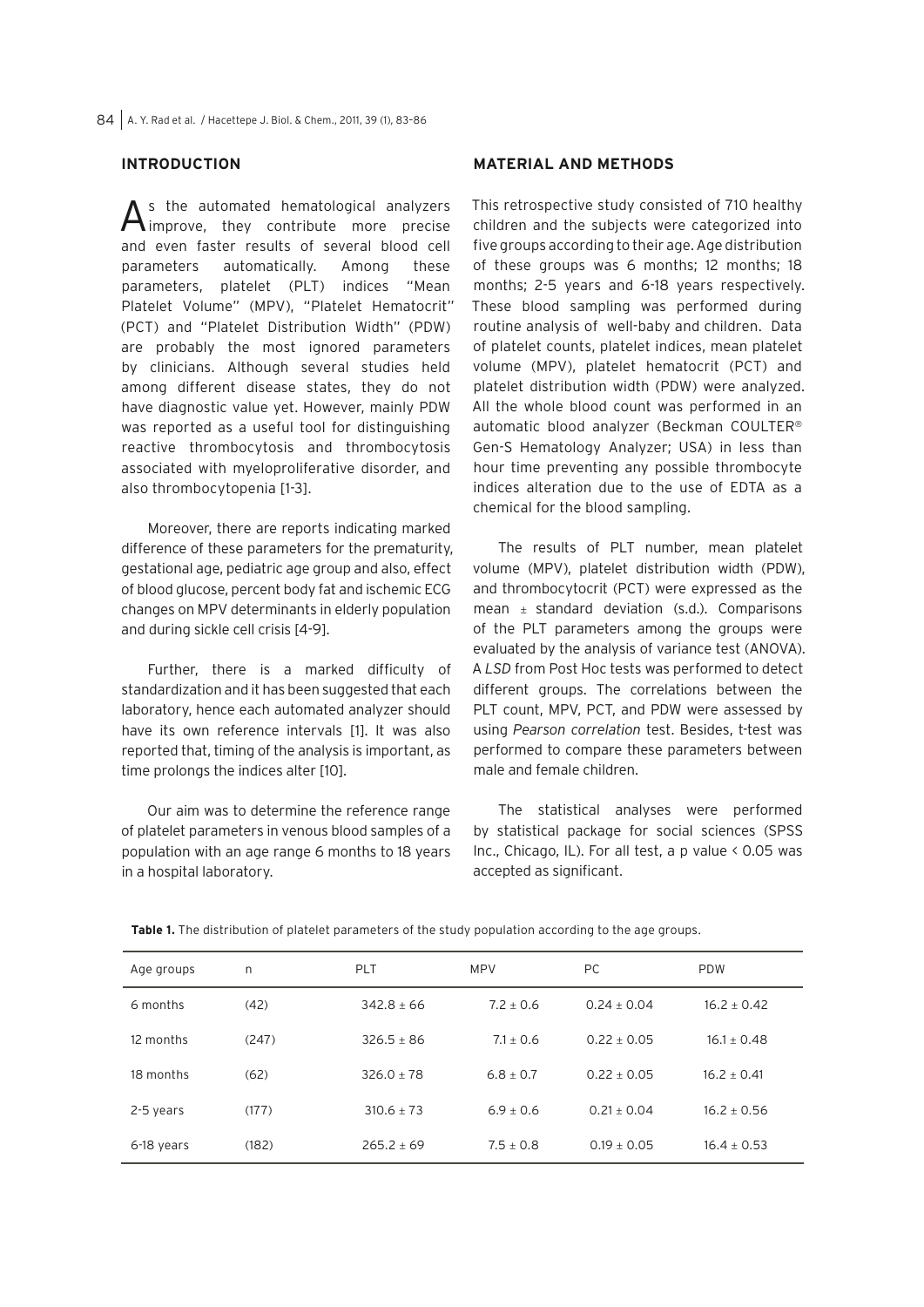



**Figure 1.** PLT count correlation with PC. **Figure 2.** PLT count correlation with MPV.

# **RESULTS**

Our data on the distribution of MPW, PDW and PCT were shown in Table 1. The ANOVA test showed that there were significant differences with regard to the MPV, PCT and PDW among the groups (p < 0.001). Further it was found that the increased PLT count was statistically associated with an elevated PCT value ( $r = 0.91$ ,  $p \le 0.0001$ ) (Figure 1).

As shown in Figure 2, the number of PLT correlated negatively with MPV ( $r = -0.38$ ,  $p \le 0.001$ ). PDW showed a positive correlation with MPV ( $r =$ 0.3,  $p$  < 0.001), but negatively with PLT ( $r = -0.2$ ) and PC ( $r = -0.1$ ,  $p \le 0.001$ ).

## **DISCUSSION**

As technology advances, more indices are available in complete blood count. However, it is interesting that more information can be drawn from these parameters such as PDW but they were mostly discarded as being without clinical interest by the clinicians.

Our data reached to the same conclusion with the previously reported data on platelet indices. The decrease of platelet number with the subsequent increase of mean platelet volume in relation to age is important. This may possibly resulted from the platelets having become more efficient in carrying out their haemostatic function.

Correlation between platelet number and platelet indices should be monitored, as they may have a role in the pathogenesis of thrombotic events.

Our data revealed that determination of the PDW reference range is fundamental, and the association of this parameter with the platelet number and mean platelet volume may be used for the diagnosis and differentiation of several pathologies.

### **ACKNOWLEDGEMENT**

I am grateful to Aydan Eroğlu for her great effort for the statistical analyses.

#### **REFERENCES**

- [1] M.G. Farias, E.G. Schunck, S. Dal Bo, S.M. de Castro, Definition of reference ranges for the platelet distribution width (PDW): a local need, Clin. Chem. Lab. Med., 48 (2010) 255.
- [2] J.C. Osselaer, J. Jamart, J.M. Scheiff, Platelet distribution width for differential diagnosis of thrombocytosis, Clin. Chem., 43 (1997) 1072.
- [3] K.M. Bowles, L.J. Cooke, E.M. Richards, T.P. Baglin, Platelet size has diagnostic predictive value in patients with thrombocytopenia, Clin. Lab. Haematol., 27 (2005) 370.
- [4] A. Wasiluk, J. Osada, M. Dabrowska, M. Szczepaski, E. Jasinska, Does prematurity affect platelet indices? Adv. Med. Sci., 54 (2009) 253.